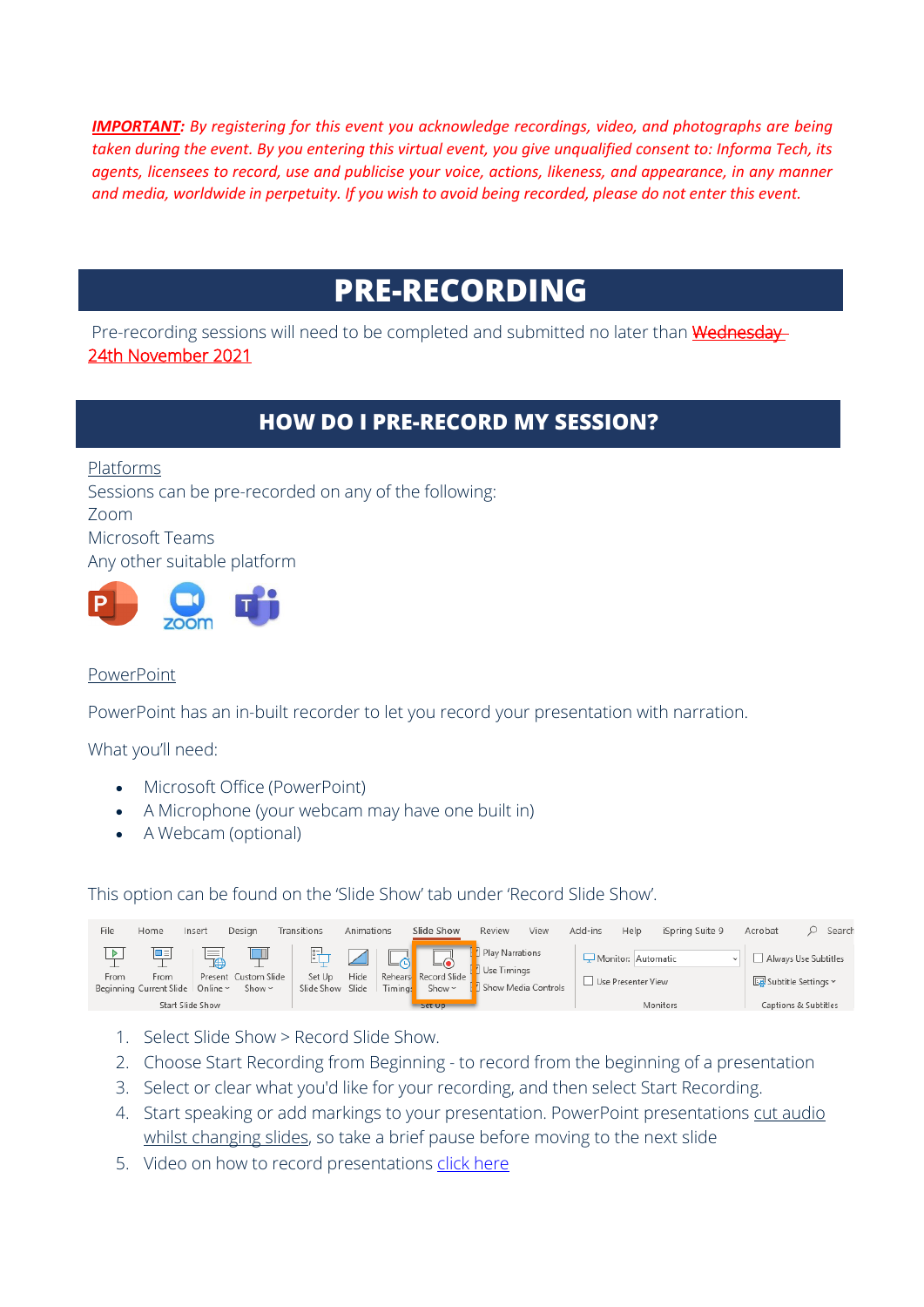Microsoft Teams Recording

1. Start or join the meeting.

2. To start recording, go to the meeting controls and select 'More options' button > Start recording.

3. To stop recording, go to the meeting controls and select 'More options' button > Stop recording



b. The person who started the recording receives an email from Microsoft Stream when the recording is available. It also shows up in the meeting chat—or in the channel, if you're meeting in a channel.

Zoom Recording

1. Starting a local recording: The host must record the meeting or grant the ability to record to a participant.

2. Start a Zoom meeting as the host: Click the option to Record.



3. If there is a menu, select 'Record' on this Computer: Hosts will see the following recording indicator in the top-left corner while recording is active.

Recording...

Participants will see the following indicator in the top-left corner while the recording is active.

 $\bigcap$  Recording

4. Click Participants to see which participants are currently recording.

Note: Dial-in participants will hear a message informing them that the meeting is now being recorded unless disabled by the host.

5. After the meeting has ended, Zoom will convert the recording so you can access the files.